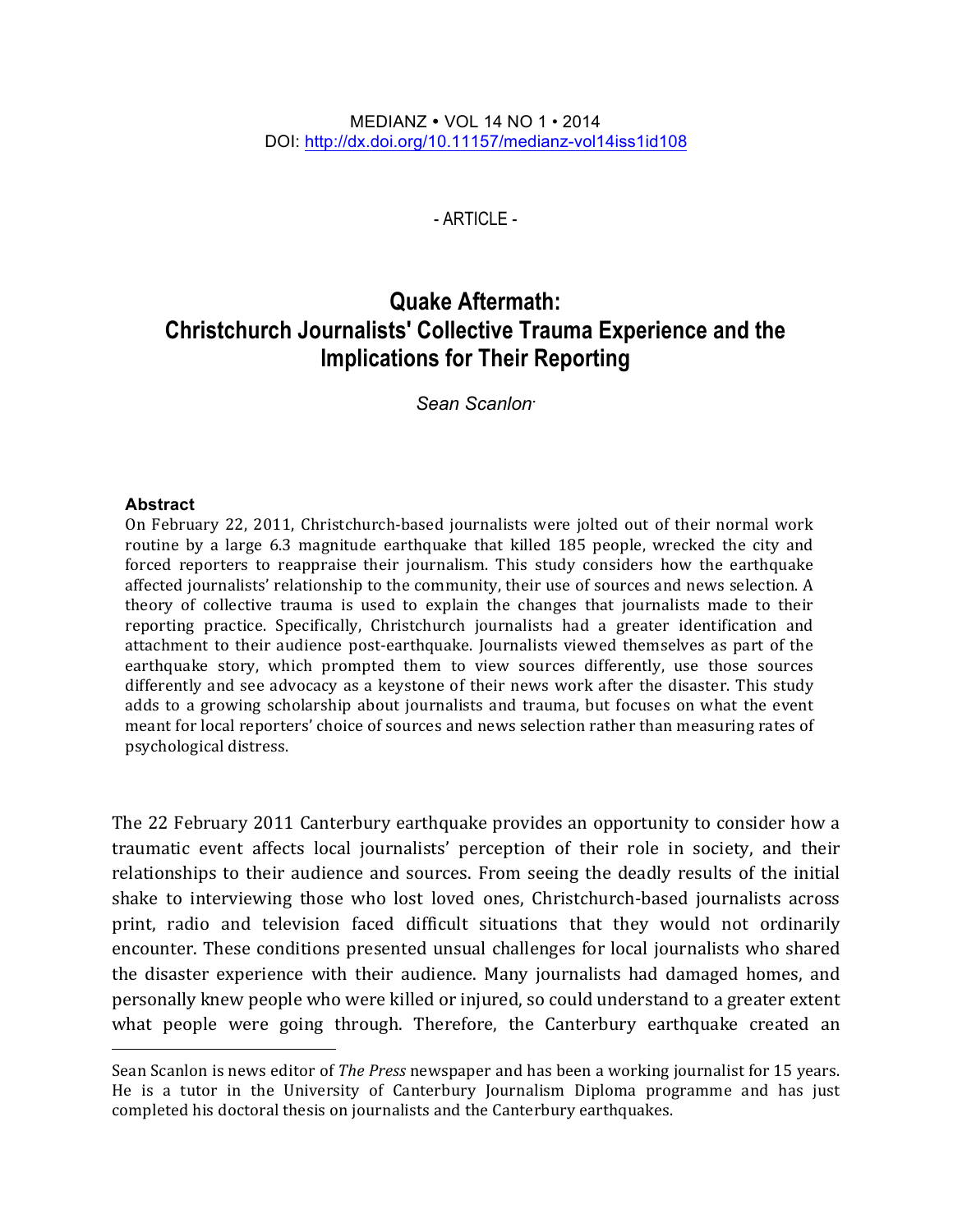environment for local reporters to connect with their public in a different, less detached way than in their normal routine. The disaster also created conditions that posed ethical challenges for local journalists with regard to how they carried out their reporting role because they were part of the event itself.

Any change to reporting practice is important to assess because journalists' stories are central to the public's understanding of what has happened in a disaster and how to respond. Newman, Shapiro and Nelson note, 'In a disaster, no sector of civil society bears more responsibility than the news media. Before, during, and after a disaster, news media are the essential vehicle for public perception of risk, preparedness, scope of disaster, the impact on victims and survivors, and lines of accountability' (2009, 291). At the heart of this article, which is based on continuing doctoral research, is a consideration of local journalists' relationship to their community and how that changed after the Canterbury earthquake. This article argues for an understanding of news reporting post-disaster based on a theoretical framework of collective trauma, which has been adapted from work by trauma theorists, including Jeffery Alexander's work in *Cultural Trauma and Collective Identity* (2004) and Kai T. Erikson's study on the 1972 Buffalo Creek flood. Underpinning the theory of collective trauma is a 'shared experience' between journalists and the public. Journalists became part of the disaster story, and as the experiences of Christchurch-based journalists after the February 2011 earthquake demonstrate, it is important to consider the impact of journalists' trauma on traditional, Western-based, New Zealand journalistic norms. This research argues that sharing traumatic experience will be reflected by a change in reporters' attitudes to their community and sources.

## **A Framework of Collective Trauma**

The bulk of academic inquiry regarding journalists and trauma stems from American or British experience (see Dworznik 2006; Berrington and Jemphrey 2003; Roberts 2007; Usher 2009; Bretherton and Ride 2011; Downie 2012; Dill 2010; Smith 2008; Keats and Buchanan 2009; Newman et al 2003; Feinstein et al 2002). It is often focused on assessing rates of psychological distress rather than the impact on journalists' work practices (Newman et al 2009). Hanusch, in fact, contends the field of trauma and journalism is still young 'and little is known about the complicated ways in which traumatic events affect journalists' decision making' (2010, 94). This study attempts to increase knowledge about how trauma can affect journalists' news practice. Before discussing the method used for this research I will outline a theory of collective trauma.

A range of theoretical approaches can be used in the study of trauma. Kai Erikson, in *Everything in Its Path*, takes a sociological approach to a disaster's impact on a community. Erikson says the Buffalo Creek disaster had 'two closely related but nonetheless distinguishable facets – individual trauma and collective trauma' (1976, 153). Individual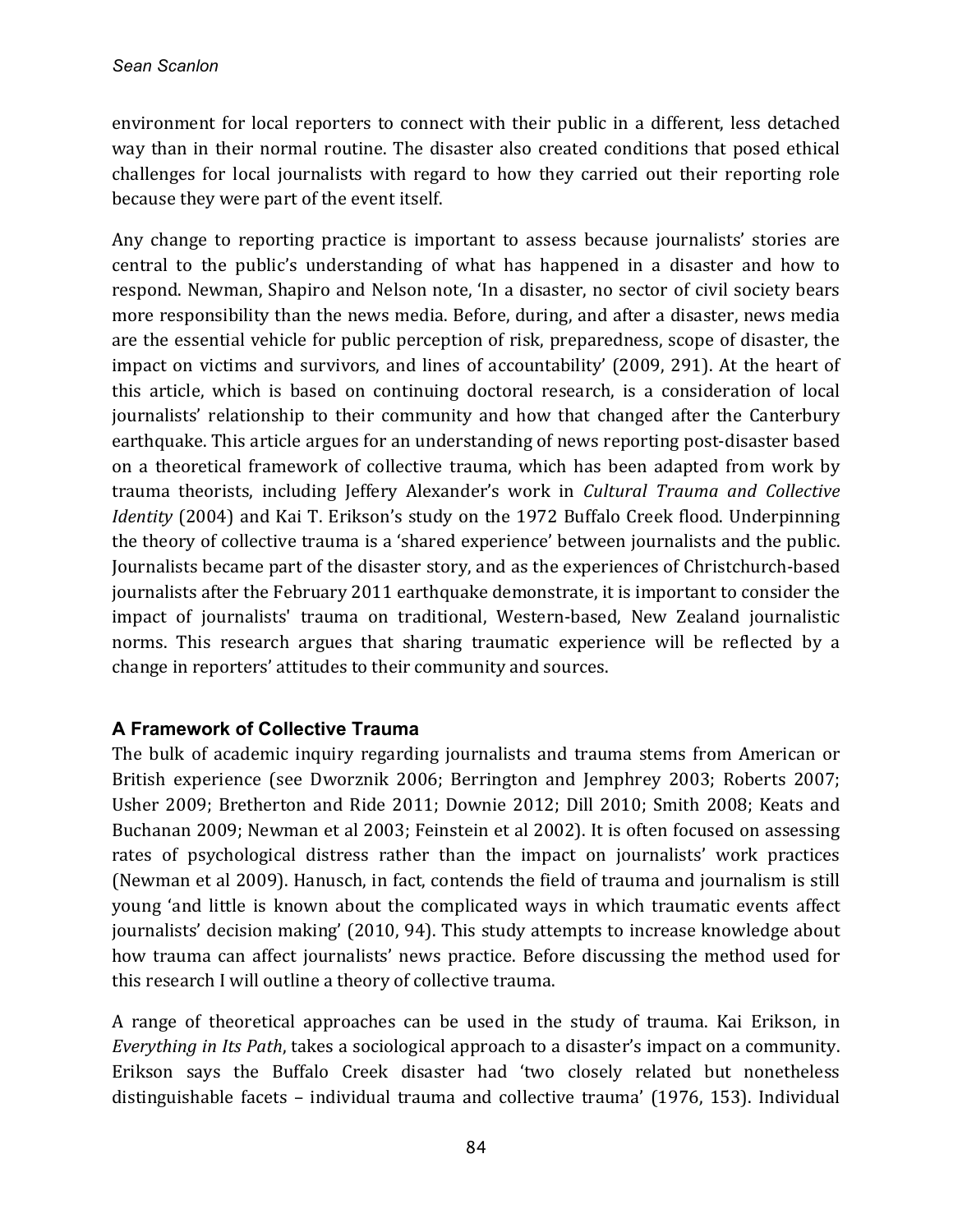trauma is the initial 'blow to the psyche' (ibid), resulting in shock from the exposure to a terrible event, including death and devastation on a large scale. Collective trauma, on the other hand, recognises a 'blow to the basic tissues of social life' (ibid) that evolves as those affected realise how their community has changed. This suggests that a journalist working on 22 February in Christchurch would experience their own individual trauma associated with the earthquake event itself, which would then become part of a wider collective experience that recognises the blow to the community.

Following on from Erikson's work, Arthur Neal, in his book National Trauma and Collective *Memory*, argues that national traumas form after 'individual and collective reactions to a volcano-like event' (1976, 153). The trauma grows out of 'an injury, a wound, or an assault on social life as it is known and understood'. These traumas can result from a range of events including natural disasters, collapse of an economic system and technological catastrophe. Neal argues that collective trauma differs from individual trauma because it is shared with others. Journalists, by reporting the event, help the public understand what has happened to the community and to people on an individual and personal level. For Neal, collective trauma has the power to create 'radical change' that can alter people's behaviour, practices and attitudes. The radical change can be applied to 'subgroups of the population' and prompt emotional responses and public attention. Using Neal's argument, media workers, as an identifiable sub-group of the population, could be influenced by collective trauma, and as such, their approach to reporting news is potentially subject to change. 

Trauma theorist Jeffery Alexander concludes that trauma can be a cultural phenomenon. He says,

Cultural trauma occurs when members of a collectivity feel they have been subjected to a horrendous event that leaves indelible marks upon their group consciousness, marking their memories forever and changing their future identity in fundamental and irrevocable ways. It is by constructing cultural traumas that social groups, national societies, and sometimes even entire civilisations not only cognitively identify the existence and source of human suffering but `take on board' some significant responsibility for it. Insofar as they identify the cause of trauma, and thereby assume such moral responsibility, members of collectivities define their solidarity relationships in ways that, in principle, allow them to share the sufferings of others.  $(2004, 1)$ 

The Christchurch earthquake, because of the scale of damage and loss of life, is a 'horrendous' event capable of leaving 'indelible marks' on the community, journalists included. As a result, journalists are likely to acknowledge their responsibility to help others and recognise their suffering, which has repercussions for reporting; for example,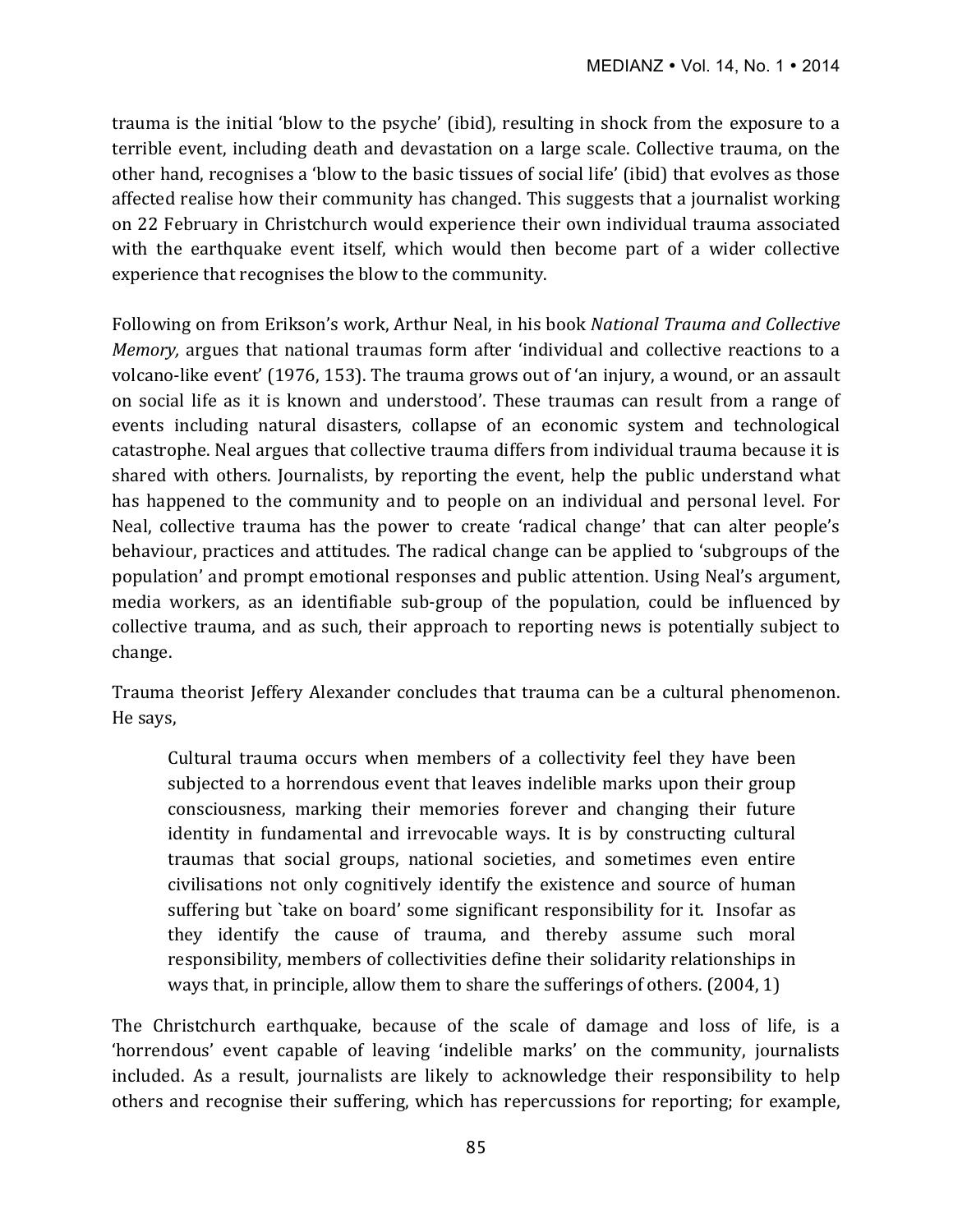who they use as sources, how they relate to those sources and ultimately what they consider important for their stories and news selection. This is important because the construction of collective trauma is aided by 'carrier groups' who are the 'collective agents of the trauma process' (Alexander 2004, 11). Carrier groups are defined as holding a particular place in the social structure; for example, reporters and many of their sources (including people from government agencies, disaster response organisations and welfare groups as well as politicians) are part of institutions that hold central roles post-disaster. These groups have a 'particular discursive talent for articulating their claims  $-$  for what might be called meaning making  $-$  in the public sphere' (Alexander 2004, 11). The media are a central part of this group because of their power to disseminate information, to portray people and events, and act as a conduit for the voices of individuals who are part of the collective trauma, placing a human face on the tragedy. Reporters, trauma theory suggests, have the power to influence how a community responds to a crisis event through the stories they write. However, it is not suggested that local journalists simply convey messages about trauma for a waiting audience. Rather, the journalist sits within a web of interactions whereby they receive messages about the experiences of others, see the unfolding event for themselves and construct their stories through the prism of their own experience  $-$  in doing so they help to create a new shared reality with their audience.

The theory of collective trauma has implications for traditional notions of the 'objective journalist'. Objectivity's value as a professional norm has been debated for decades by academics, journalism teachers and professional reporters, with many recognising that is it a difficult concept and ideal to attain in practice (Chalaby 1998; McQuail 2005; Tuchman 1972; Schudson 2001). According to Skovsgaard et al, 'adherence to objectivity is a highly treasured feature of journalism's professional self image' (2013, 23). In this author's professional journalistic experience, and based on the interviews with participants in this study, individual journalists try to mediate between traditional notions of objectivity that suggest they should disengage themselves from their own emotions and opinions as they try to separate fact from value (Usher 2009, 217) and a more modern understanding of impartiality based on accuracy and fairness (Ward 2004). Skovsgaard et al note that the utility of objectivity has been challenged on several grounds, including claims that it forces journalists to be detached from what and who they are covering, which leads to debate about value judgments and the introduction of bias (2013). In a disaster such as the Canterbury earthquake, journalists are likely to be placed in a position where they will reappraise their connection to the story and those they are writing about. Therefore, Christchurch journalists are unlikely to stand detached from the story, as the Canterbury earthquake did not differentiate between reporters and their audience.

A theory of collective trauma helps to explain why journalistic detachment becomes a particularly difficult achievement for journalists in such conditions. Journalists collectively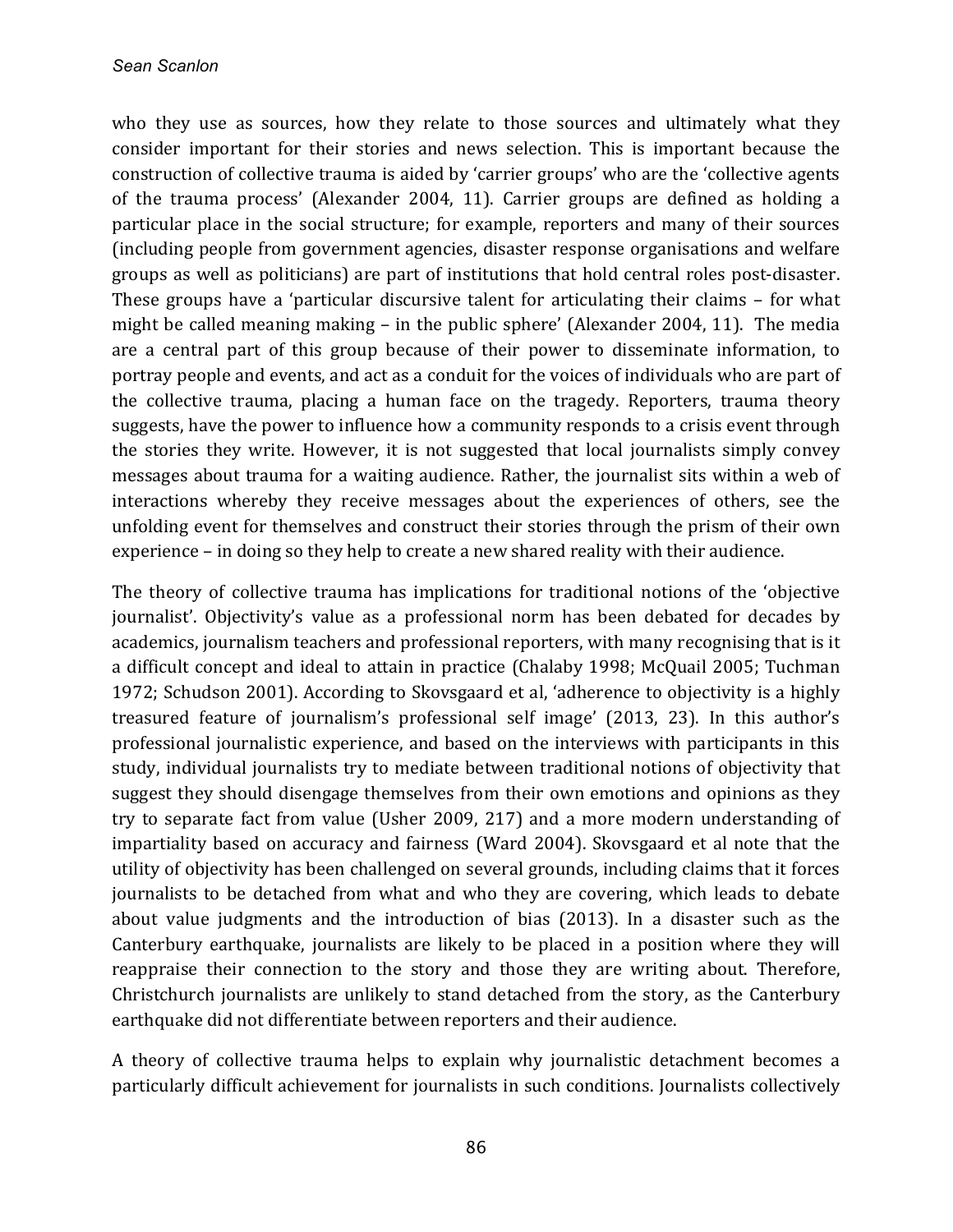share the experience of the disaster with their community. But they do this as a 'carrier group', helping to make meaning of the event through their news selection and portrayal. The theory suggests that journalists will acknowledge they are earthquake victims, too, and they will, firstly, view themselves as key actors in the disaster response; secondly, recognise a collective suffering and their responsibility to help other people (through their reporting and on a personal level); and, thirdly, acknowledge that their relationship to the community and sources has changed. Because of the collective trauma, journalists are likely to see themselves as closer to their audience and more representative of their needs than traditional notions of journalistic distance allow for.

#### **Method**

This article is based on qualitative analysis of one-on-one interviews with 33 Christchurchbased journalists, which took place from April 2012 to July 2012. The author constructed a list of all Christchurch-based journalists working for broadcast and print outlets during the 22 February disaster. They were then emailed, with a description of the study's basic goals, and invited to take part. Twenty-one participants came from a print background and 12 from broadcast media. The semi-structured interviews, based on 11 key questions, were exploratory and allowed the researcher to canvass a clear set of issues and capture a 'conversation where knowledge is produced through the interaction between interviewer and interviewee' (Kvale 2007, xvii).

First, journalists were asked about their experiences on 22 February and then how they coped with the event and whether it altered their news reporting and relationship with sources. All interviews were audio-recorded and then transcribed. Key quotes were then identified inductively from the data to form themes. This grounded approach was based on a system used by King and Horrocks (2010) and Kyale (2007) for analysing interview data. The quotes were first categorised into 19 interpretive categories and then into three common themes that had distinctive traits.

These themes are that reporters saw themselves as advocates, part of the story, and attached to the audience. Acting as advocates, journalists had a desire to help their readers/viewers with issues or suggest a solution to a problem. The advocacy category is formed by a bundle of factors, which highlight that journalists in this study believed they had an important intermediary and fiduciary role to help people post-disaster (Carey 2011). Reporters in this study described what might be considered standard modes of reporting – providing important disaster information, describing people's experiences – as the starting point from which their advocacy journalism evolved. When considering themselves as part of the story, journalists viewed their own experiences as being a significant factor in their understanding of the news event. Emerging from this position, journalists were also attached to the audience, acknowledging a closer relationship with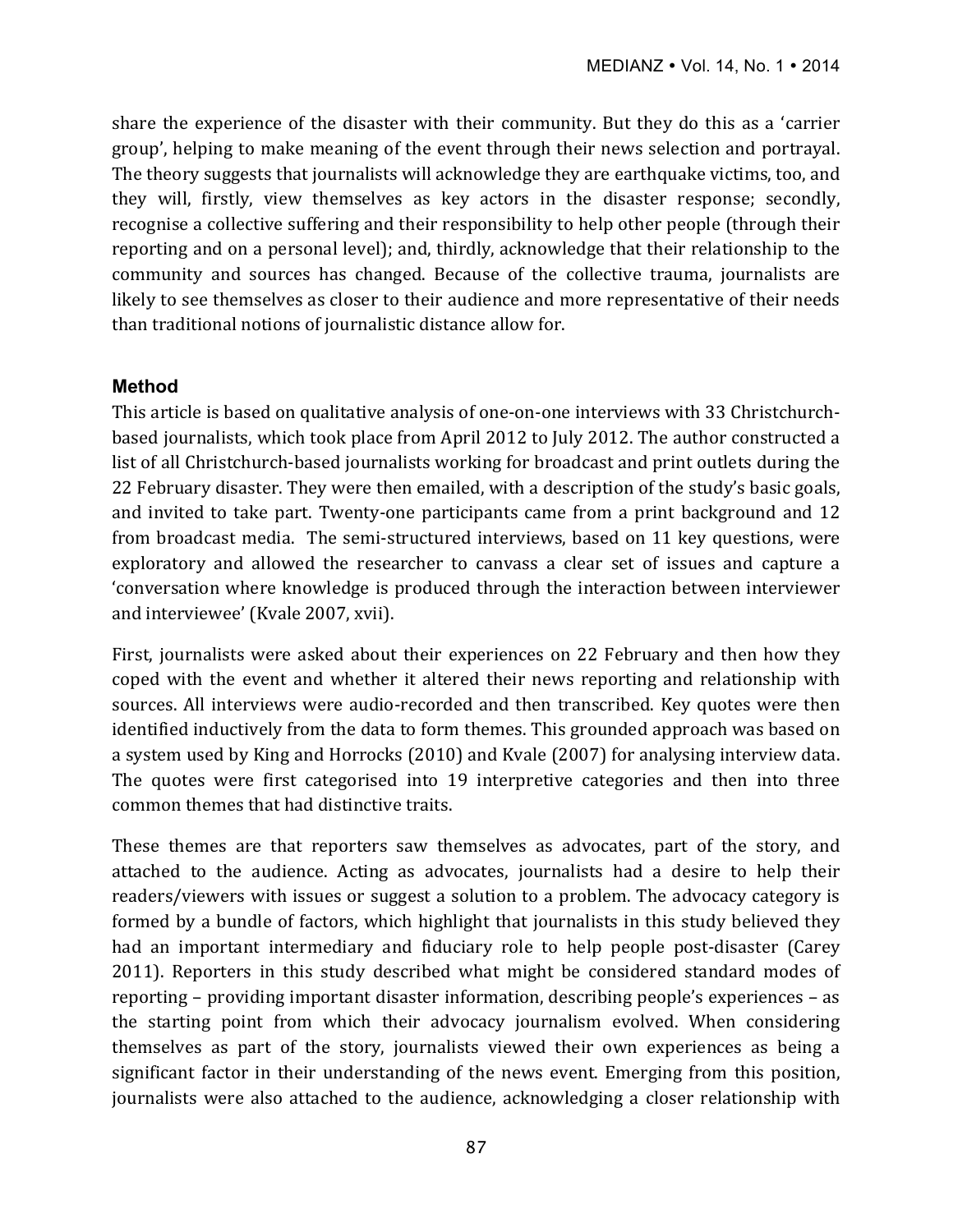their community and audience. The themes are intertwined with each other. For example, the 'reporter as advocate theme' is influenced by being 'part of the story' and 'attached to audience', and vice versa. These themes will be discussed in more depth in the findings section of this paper.

## **Interview Findings**

All of the journalists in this study discussed how their own personal trauma affected them and consequently their work. Individuals found varying ways to cope, whether by talking to a counsellor, colleagues or friends; leaving the city for a time; leaving their job, as three participants had done at the time of this study; drinking and eating more; or exercising more. What is notable is that all the study participants acknowledged having difficulty trying to comprehend and report such a big story while dealing with their own problems at home, including upset families, damaged houses, a lack of basic facilities and the ongoing rumble of aftershocks. In effect, there was no escape from the stories they had to report. The interviews show that, when journalists feel they are 'part of the story' they are covering, they cannot detach themselves from the event. In essence, they are grappling with a different mode of reporting from when they cover a routine news event.

For example, *Press* illustrations editor Richard Cosgrove faced the multiple stresses of dealing with a wrecked home and the death of a friend, as well as trying to organise the newspaper's pictorial coverage of the earthquake:

I didn't get to my house until Wednesday afternoon [a day after the quake]. To do that, we had to go to my wife's work, borrow a four-wheel-drive, (then) drive through the various neighbourhoods. We actually had to drive through some of our neighbours' front yards to get there. I was still wearing the same clothes I was wearing the day before. When we got there, there was more liquefaction than we had in September, the house was on a bigger lean and there was shit everywhere. Stuff we thought had survived and we'd got away with was smashed. By then my whole perspective on things had changed because I'd got a text from a mate, Derek, that asked if I was at the PGC building and I said, 'no I've left there'. And his wife was killed in the PGC building, so we were still trying to find her.

Cosgrove's quote highlights the extent to which the personal lives of local media workers were affected. Cosgrove said his experiences gave him 'a more human approach' to his work, an understanding for others and a motivation to help them: 'I wanted to do more human stories. Being red-zoned<sup>1</sup> and all of that gives an insight into the newsroom in that you have a job to do for other people in the same boat and you have to be an advocate for them'. Therefore, his approach to news was directly affected by his personal and collective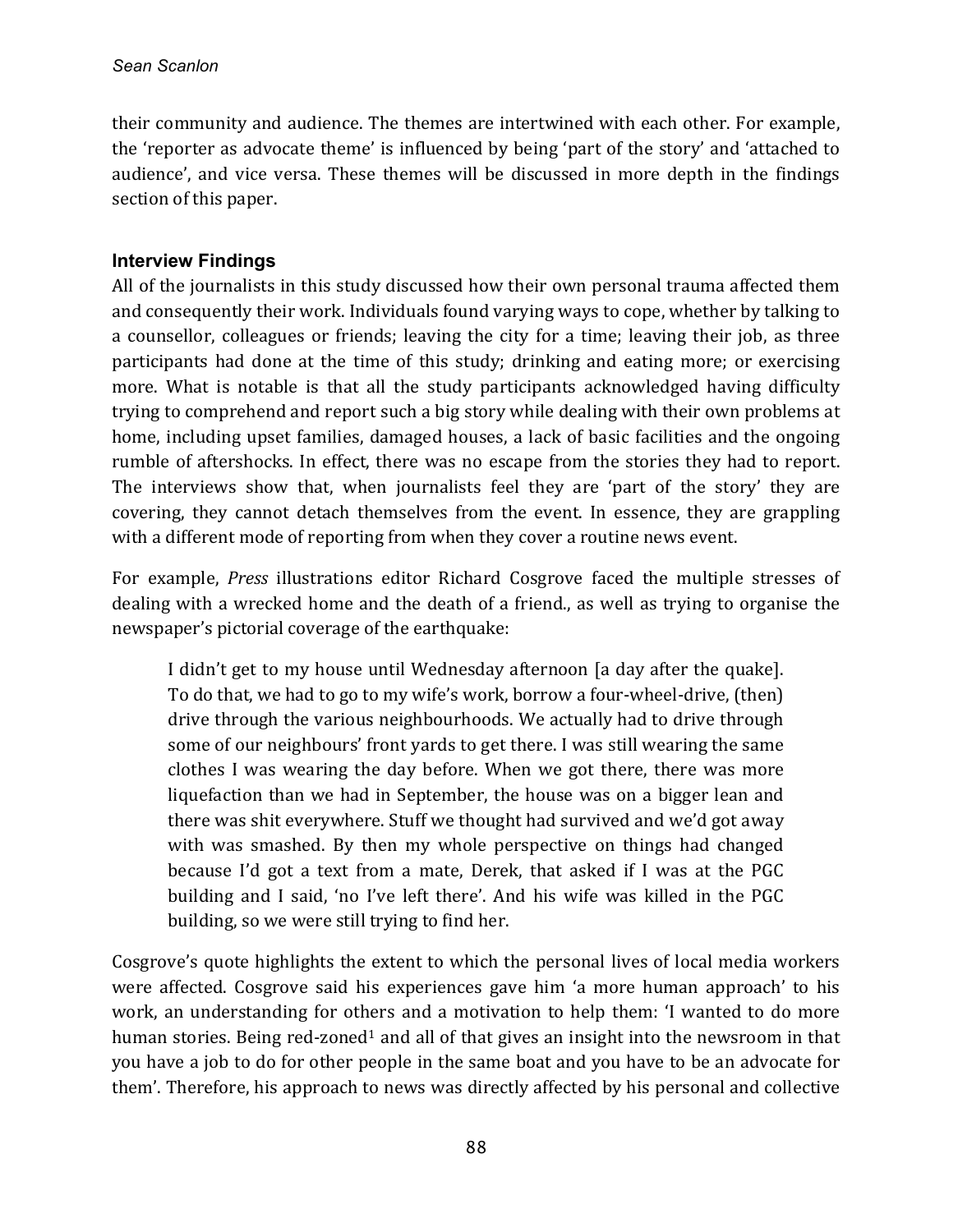experience of the disaster in that he keenly felt a desire to help and advocate for people. To him this was a more valid mode of reporting than remaining detached from what was happening. 

TVNZ news reporter Joy Reid says she also felt that she was personally part of the earthquake story: 'I've always been able to put up a wall in the past reporting crime and those things, but with the earthquake there was no way I could put up a wall because my life was part of the quake story'. Being part of the story raises questions about the extent to which journalists can, or should, try to separate their own experiences from their news selection. A comment from former TV3 journalist Juanita Copeland highlights this issue further: 'There is no other story where you live it like this and objectivity sort of went out the window'. Copeland's comment suggests that being part of the story has consequences both for how the news is told and the reporter's sense of how to do their job. It also illustrates that journalistic detachment becomes a particularly difficult achievement for journalists in such conditions.

Then *Press* deputy editor Coen Lammers says that it is 'almost impossible' to separate the personal from the professional in such circumstances. Such a position calls into question whether traditional notions of the detached iournalist are suitable, especially from the perspective of local journalists, for meeting the demands of reporting a traumatic event. This study shows that journalists viewed their connection to the story in a traumatic situation as a more valid influence on their work than traditional notions of dispassionate professional judgment.

Importantly, the February earthquake imbued Christchurch journalists with a sense they were in a unique position to both understand and help people through the disaster experience. In that environment journalists moved beyond being mere 'carriers' of trauma messages in their news stories; instead, they tried, on a more personal and emotional level than in times of routine news, to help themselves and others understand what happened through their reporting.

The 'reporter as advocate' theme highlights that post-quake journalists experienced a reawakening with regard to the belief that their journalism could help people and the community. In effect, the Christchurch journalism culture changed, reporters believed, to amplify the role of journalistic advocacy. According to the interview participants, this advocacy evolved from the start of the disaster period. For example, senior *Press* editor Ric Stevens says the newspaper and print journalists realised they were a key conduit for the vital information people needed to get by. From this starting point reporters developed a belief that they should advocate for people more: 'Even on that very first night, on page 2, we started printing essential information. Things that we felt people were going to need to know. We realised not everybody would have power and internet, etc. We realised very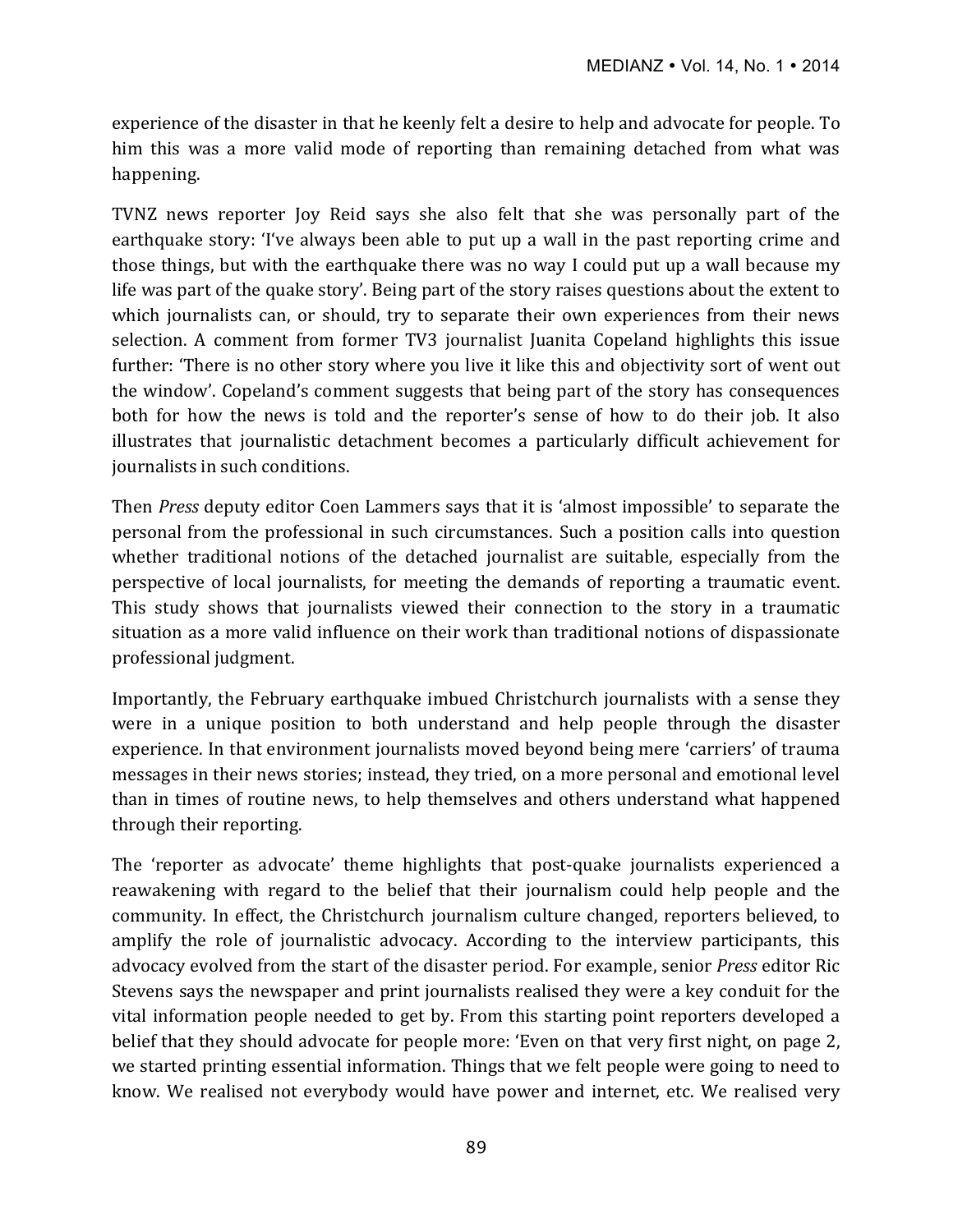quickly we had a public duty to fulfil that was beyond telling news stories, that people needed to know where they could get clean water'. Stevens' comments are interesting because they show that in some instances 'news' was supplanted by 'informatio'.

Christchurch journalists' increased emphasis on advocacy, then, emerged from a bundle of factors, including journalists' belief that they were doing a public good through their work (Carey 2011, 85). A heightened belief that their journalism could help individuals, and the community, motivated reporters to take a greater advocacy role as the quake recovery period moved on. Joseph found that when journalists told the stories of those who had experienced trauma they formed a 'a type of advocacy journalism  $-$  in the public interest' (2013, 1). Coen Lammers says there is a journalistic thrill in realising the important role that the media play in disasters: 'It was like being in a war zone and it was such a fantastic chaotic situation. . . Our role has very much changed because we have become the voice of the people'.

But how did 'becoming the voice of the people' influence news selection and relationships with sources during the recovery period? Journalists in this study believe that their personal experience increased their motivation to highlight an individual's problem or issue for coverage because they had a greater understanding of what people were going through. In times of routine news it would be unusual for a journalist to have the same of level of shared experience with those they are reporting on, which helps to foster a sense of detachment. Lammers says, 'I've had issues with EQC [The Earthquake Commission] and insurance and you know so has everyone else and the stories that we are writing about Iim Smith being stuck in limbo and not getting his payout  $-1$  mean everyone in Christchurch relates to that but no one in Wellington or Auckland can. They've got no idea'. This position contrasts with views of news professionals as being able to make decisions because they are distanced from the event. Instead, in the Christchurch earthquake, local journalists came to view themselves as sharing a collective experience and common cause with their community. In such circumstances it was a natural extension for journalists to see themselves as advocates for fellow earthquake victims.

It was apparent to many journalists that by focusing on the issues faced by one person or group they could highlight a problem that needed fixing for their wider audience. *Press* reporter Marc Greenhill says that advocacy role developed from the day after the quake:

It went in stages. [At the start it was] probably stories that helped people find out information in the immediate aftermath of the quake and then it went more into telling stories of people who had been affected and why. Now, more so, it's about people who don't have the opportunity to individually challenge CERA [Canterbury Earthquake Recovery Authority] or EQC. We're doing stories holding them to account and getting action for them. And I'm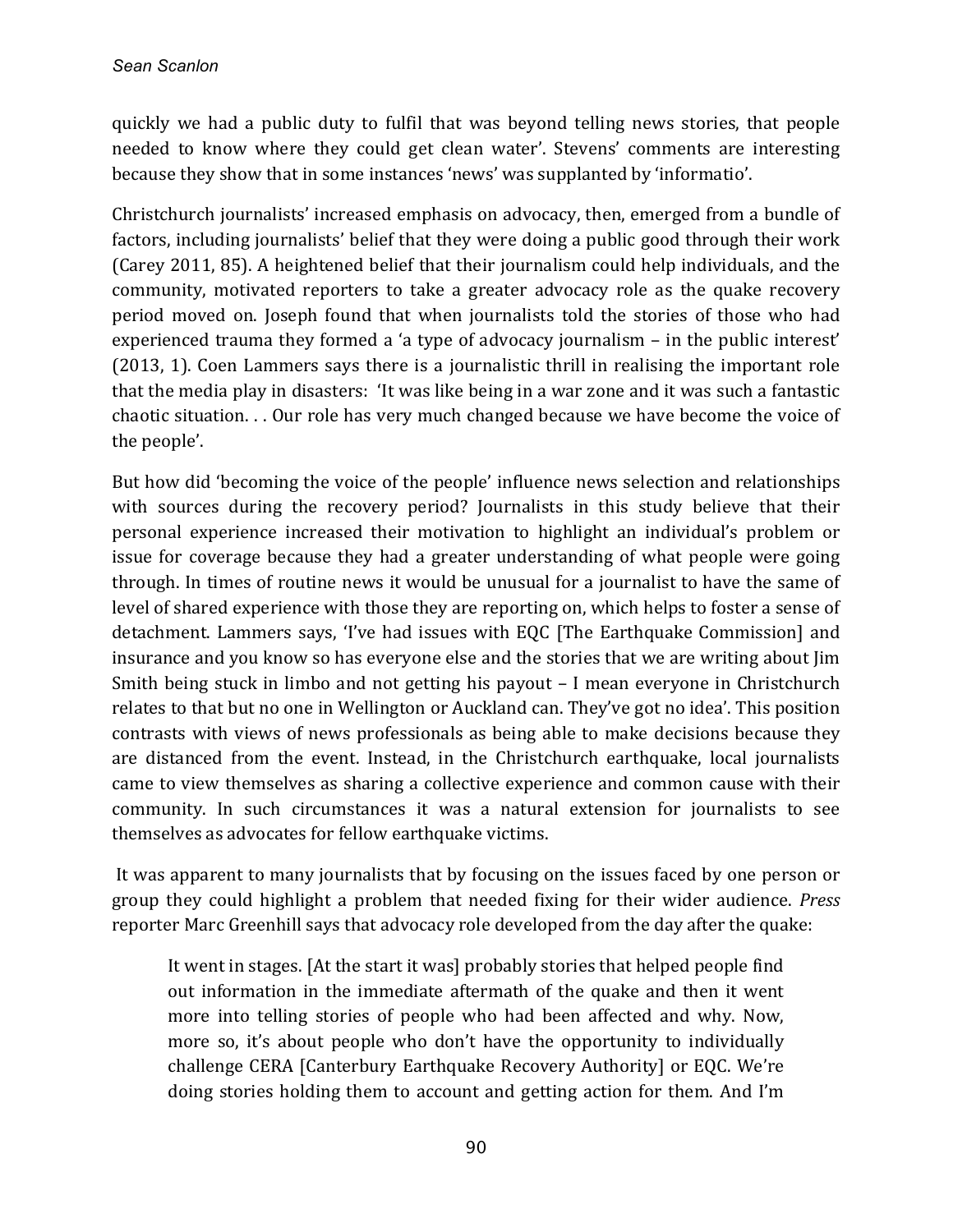not saying that we're working for them individually to try and get them solutions, but if you have an example of an elderly woman who needed an emergency repair on her house and she couldn't get through to EQC and got a lot of problems [because] her roof is leaking, she comes to the media [and] we hassled EQC about it and they get embarrassed and fix it up.  $\ldots$  Just by highlighting issues, we are getting action.

Greenhill's comments show that after the Christchurch earthquake journalists viewed being an advocate for the public as a dominant influence on their work. News media, from time-to-time, do take up an advocacy role, but in this instance the traumatic event helped to amplify the significance of advocacy in journalists' reporting. His comments are indicative of what many journalists in this study said with regard to the importance of advocacy.

The desire to advocate for people stemmed from complex interactions Christchurch journalists had with the earthquake event itself and the aftermath, and their consequent dealings with quake victims. Significantly, in a situation where journalists were straining to help people, there were repercussions for their relationships with sources, especially officials. 

Martin van Beynen says the relationship with officials became a lot more 'antagonistic'' in the recovery phase: 'There have been so many delays and frustrations and mistakes and cock-ups that we have got a much more antagonistic relationship with a lot of people now. We've often got them on the backfoot, they're often stressed and tired and it's a much more difficult environment anyway'. This was a position representative of most journalists in this study. Christchurch journalists say their attitude towards and use of sources changed in two ways. First, they played a more aggressive watchdog role with officials. Second, they felt a greater motivation to include comments from individuals who did not belong to organizations – the 'man on the street' – in their stories.

The final major theme identified from the interview material was that journalists felt attached to their audience. Christchurch journalists felt more personally involved in their reporting of the earthquake than news in a more routine environment; they, to some extent, were no longer standing outside looking in, but were in the middle of events. All those interviewed indicated that they felt in some way closer to their audience, and the barriers that they once thought existed between the 'media' and the 'public' were pulled down in the immediate quake aftermath. The interviews indicate, however, that those perceived barriers would be slowly rebuilt over time, but still not, in these journalists' minds, to the extent they once were. According to Christchurch journalists, the earthquake acted to reconnect them with their audience and they felt a strong sense of validity about that renewed relationship because their news work helped the community.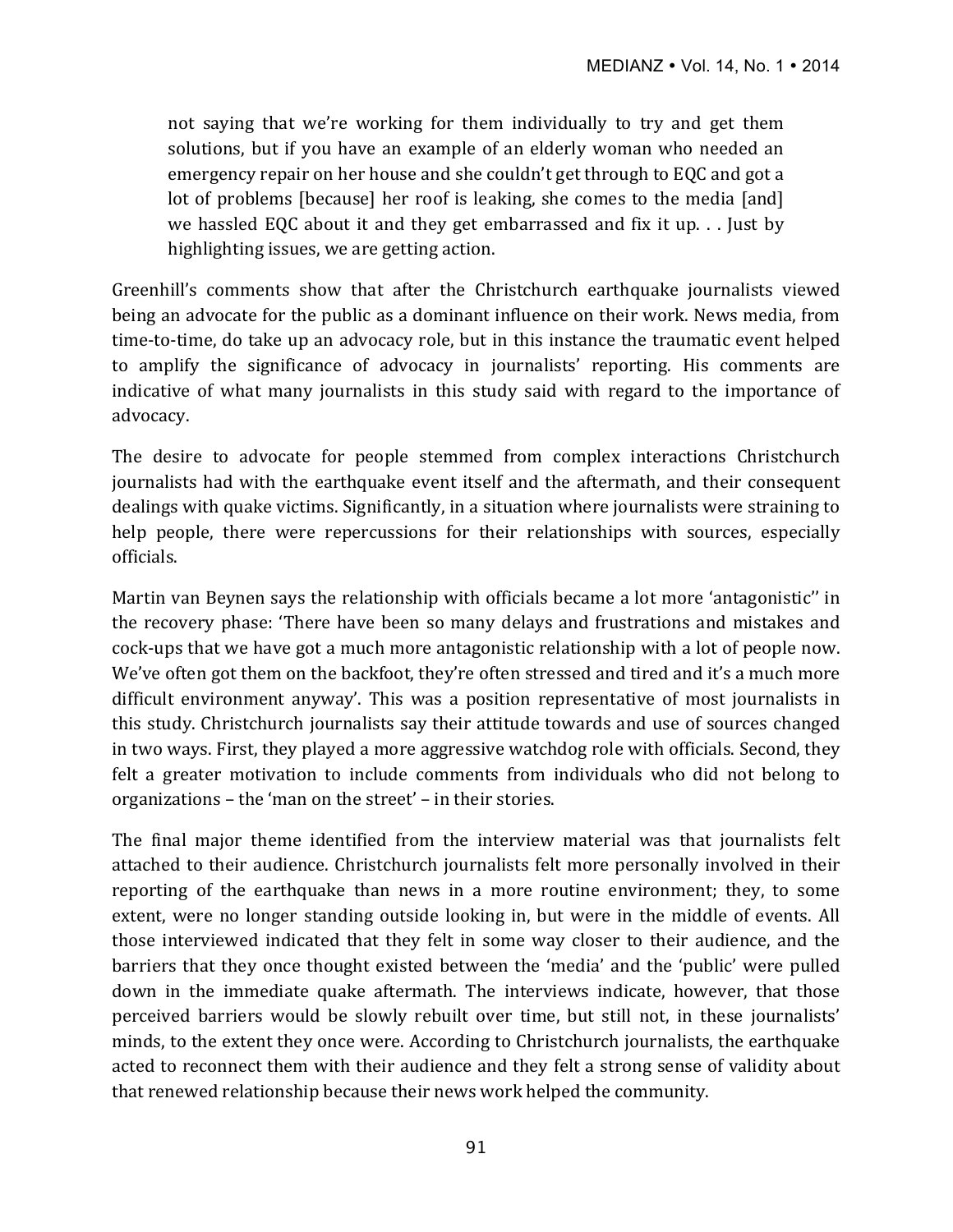For example, Martin van Beynen says members of the public were easier to deal with postquake. They were grateful for the media's efforts in getting out information and that helped his journalism: 'It made it easier for me as a reporter because people realise we've all been through the same thing, which is quite important, I think. I think we had a better response because people thought "no-one has escaped this, we've all been through much the same experience"'. Many of the interviewees repeated similar sentiments: journalists felt closer to their audience and the public who, according to reporters, saw the value of what local journalists were doing and respected their working through difficult circumstances. As a result, local journalists said they took more time to talk with people, ask them questions and hear them out. As one journalist, who declined to be identified, noted, they acted more akin to counsellors and helped people to sort their problems out. As a result, interviews would take longer because journalists felt it important to give people a chance to have their say. 

TV3's Hamish Clark, highlighting the increased closeness with the public, says he appreciated the compliments from strangers who thanked him for his efforts: 'The public, most people you bump into say "thanks for the coverage". They may be confusing us with someone else, but that is fine; the coverage has been good. We've been voicing their concerns. They also know we live in Christchurch as well and have been going through the same things. We are here to try and help'. However, as noted above, that closer relationship with individuals faded over time. For example, one journalist, who declined to be named, offered what might be considered an extreme view 14 months after 22 February: 'I think the public's attitude to *The Press* has gone back to that more normal "nosey bastard" kind of opinion of us... There was a honeymoon where they thought we were great and then it has returned to "all journalists are scum"'. For a significant number of the journalists interviewed, the February quake highlighted notions of 'community' – what binds a city, society or group and how that can be sustained in a disaster environment. For example, then CTV reporter Emily Cooper observes, 'You sort of have such a sense of community now, more than you did before'. That sense of community, says Cooper, guides what a journalist is interested in covering. In the post-quake period, journalists, she says, had an increased desire to help people solve their problems.

### **Conclusion**

The interview results show that Christchurch journalists were open about how their earthquake experience influenced their reporting. The major themes illustrate that journalists can sit at the centre of a collective trauma feedback loop that has the power to influence them and their approach to stories and sources. They are bonded to the event and the people they share it with. The evidence suggests that journalists viewed their connection to the story in a traumatic situation as a more valid influence on their work than traditional notions of dispassionate professional judgment. Because they viewed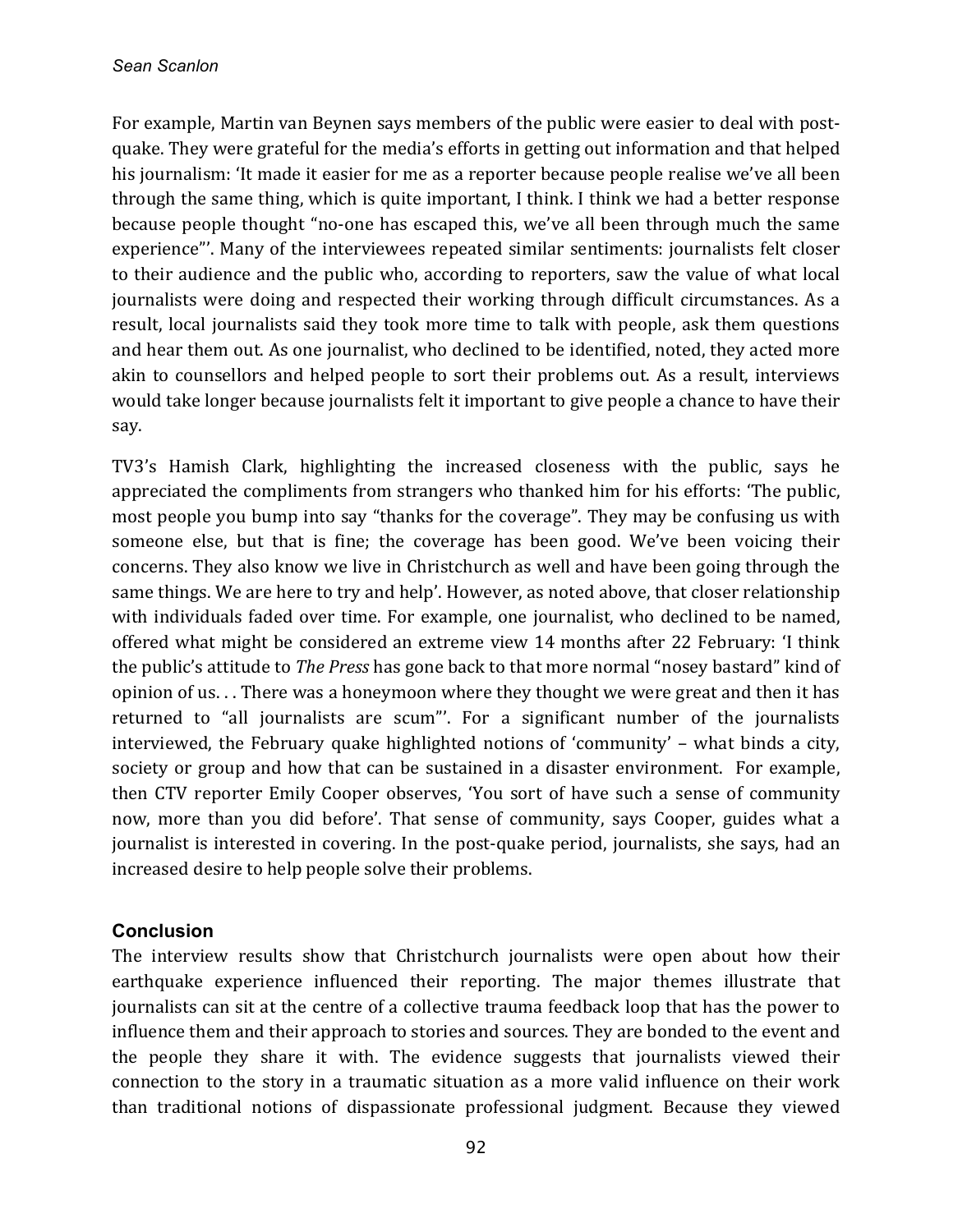themselves as part of the earthquake story, they reappraised their role. They saw themselves as being among the key actors in the earthquake recovery and, by their account, had a sense of wanting to advocate for 'their community'. At times, information became more significant than traditional notions of what makes up news – indicating that helping the public recover became the driver for much of the journalists' work. *The Press* journalist Kamala Hayman provides an astute summary of how the February earthquake changed the newspaper's reporting culture: 'I think we are much more seen as instead of just a witness to events, a reporter of events, that we are part of the community and we have a responsibility to help both with information and with leading issues and taking a stand on issues. We're a player, a leader and participant'.

In the immediate post-disaster environment, journalists who felt part of the story and were more attached to their audience wanted to advocate on their behalf to solve issues, push officials harder and help the disaster recovery. Nonetheless, that enhanced connection with the public is likely to diminish the further away that reporters and the community get from the initial event.

## **References**

Alexander, J. 2004. 'Toward a Theory of Cultural Trauma'. In *Cultural Trauma and Collective Identity*, ed. J. Alexander. Berkeley: University of California Press.

Berrington, E. and A. Jemphrey. 2003. 'Pressures on the Press Reflections on Reporting Tragedy'. *Journalism* 4 (2): 225-248.

Bretherton, D. and A. Ride. 2011. *Community Resilience in Natural Disasters*. New York: Palgrave Macmillan.

Carey, J. 2011. 'American Journalism on, before and after September 11'. In *Journalism after September 11, ed. B. Zelizer and S. Allan, 85-103. Abingdon and New York: Routledge.* 

Chalaby J. 1998. *The Invention of Journalism*. New York: St. Martin's Press.

Dill, R. 2010. 'Local Coverage: Anticipating Readers' Needs'. In *Covering Disaster: Lessons from Media Coverage of Katrina and Rita*, ed. J. Izard and R. Perkins, 39-55. New Brunswick: Transaction.

Downie, P. 2012. 'The Renewal of Journalistic Practice: Reporting from the 2010 Haitian Earthquake'. MA diss., Concordia University.

Dworznik, G. 2006. 'Journalism and Trauma'. *Journalism Studies* 7(4): 534-553.

Erikson, K.T. 1976. *Everything In Its Path*. New York: Simon and Schuster.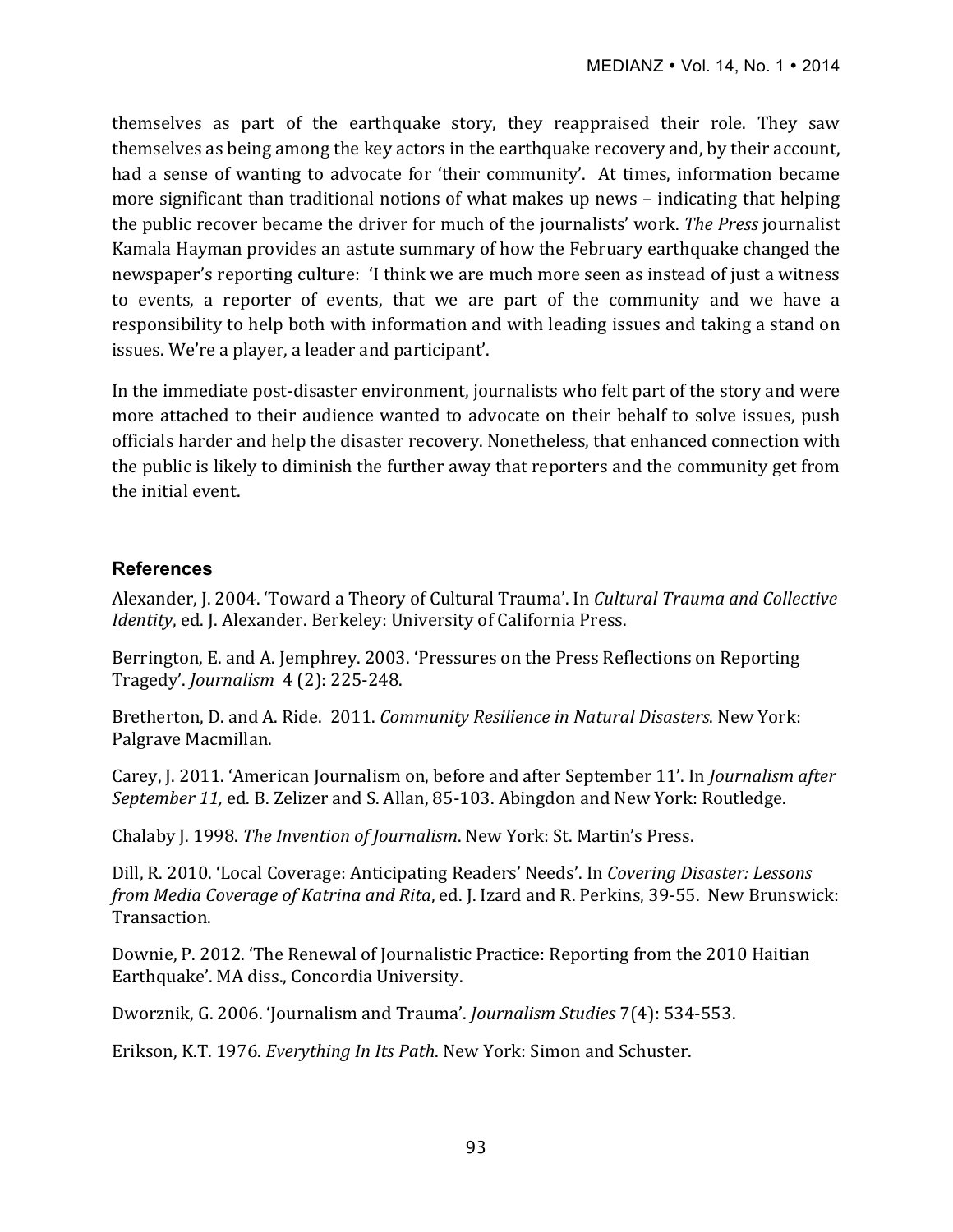Feinstein, A., et al. 2002. 'A Hazardous profession: War, Journalists, and Psychopathology'. *American Journal of Psychiatry* 159(9): 1570-1575.

Gilbert, A., et.al., ed. 2002. *Covering Catastrophe: Broadcast Journalists Report September 11.* Chicago: Bonus Books.

Hanusch, F. 2010. *Representing Death in the News*. Basingstoke: Palgrave.

Himmelstein, H. and E. P. Faithorn. 2002. 'Eyewitness to Disaster: How Journalists Cope with the Psychological Stress Inherent in Reporting Traumatic Events'. *Journalism Studies* 3(4): 537-555.

Joseph, S. 2013. 'The "Morally Defensible" Journalist: Shedding "Performance" and Managing an Ethic of Empathy within Personal Trauma Narrative'. *Ethical Space* 10(2-3): 8-15.

Izard, R., and J. Perkins, eds. 2010. *Covering Disaster: Lessons from Media Coverage of Katrina and Rita*. New Brunswick: Transaction.

Keats, P., and M. Buchanan. 2009. 'Addressing the Effects of Assignment Stress Injury'. *Journalism Practice* 3(3): 162-177.

King, N. and C. Horrocks. 2010. *Interviews in Qualitative Research*. Thousand Oaks: Sage.

Kvale, S. 2007. *Doing Interviews*. Thousand Oaks: Sage.

McQuail D. 2005. *Mass Communication Theory*, 5th edn. London: Sage.

Muller, D. 2011. *Media Ethics and Disasters: Lessons from the Black Saturday's Bushfires.* Melbourne: Melbourne University Press.

Neal, A.G. 1998. *National Trauma and Collective Memory*. New York: M.E. Sharpe.

Neal, A. G. 2005. National Trauma and Collective Memory: Extraordinary Events in the *American Experience*. New York: ME Sharpe.

Neria, Y., et al. 2009. Mental Health and Disasters. New York: Cambridge University Press.

Newman, E., B. Shapiro, and S. Nelson. 2009. 'Journalism and Media During Disasters.' In *Mental Health and Disasters, ed. Y. Neria, S. Galea AND F. Norris, 291-302. New York:* Cambridge University Press.

Newman, E., et al. 2003. 'Trauma Exposure and Post-traumatic Stress Disorder among Photojournalists'. *Visual Communication Quarterly* 10(1): 4-13.

Pantti, M., et al. 2012. *Disasters and the Media*. New York: Peter Lang.

Roberts, S. 2007. "Gulf Coast Journalists and Hurricane Katrina: Mounting Challenges to the Work Routine." MMC diss., Louisiana State University.